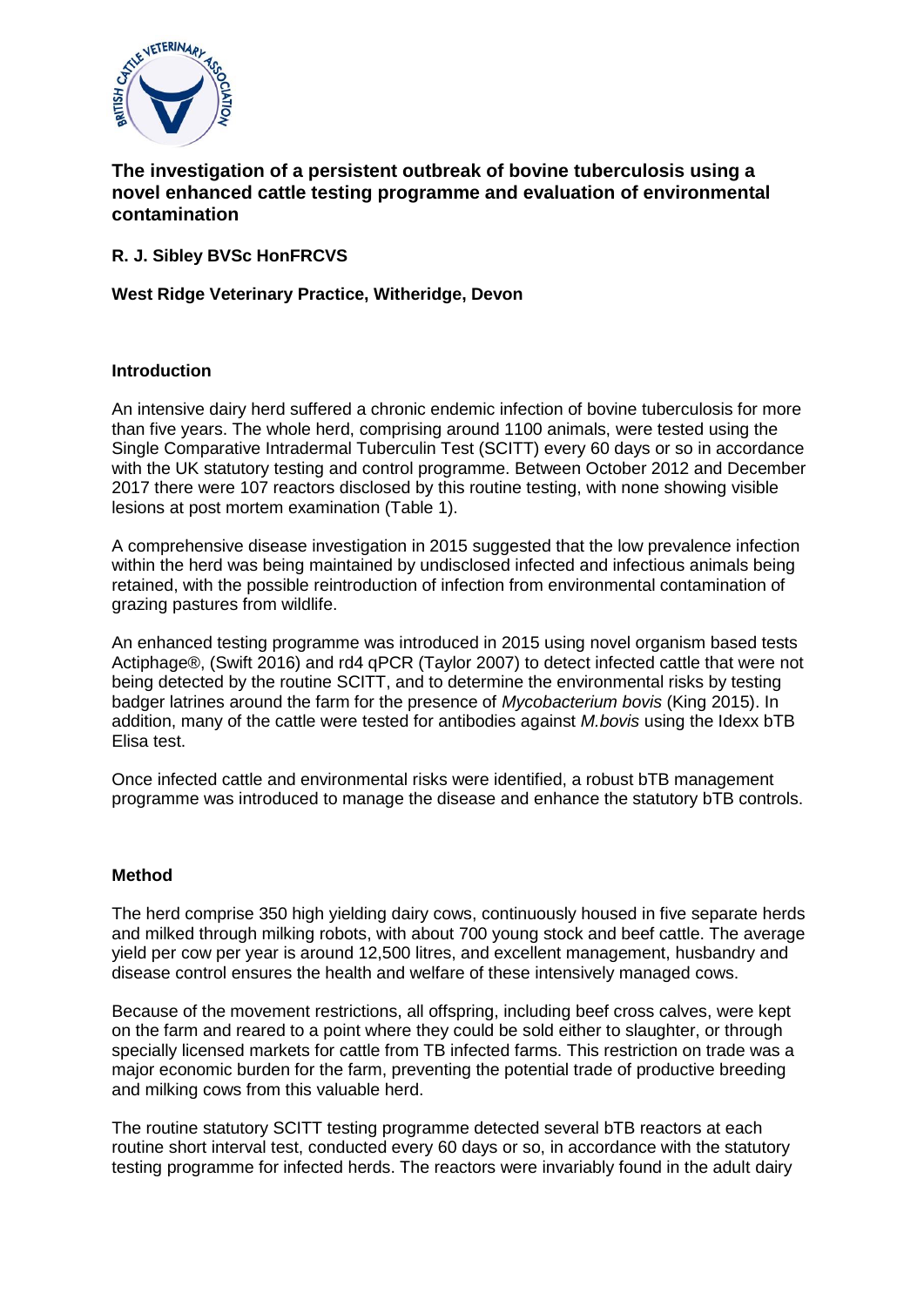herd (most of which had never been outside in their entire lives) and none had visible lesions at post mortem inspection, and so were classified as "unconfirmed".

At each test it was noticed that several animals gave detectable reactions to the bovine tuberculin but were not classified as reactors because of an accompanying reaction to the avian tuberculin, and so were retained in the herd under the UK interpretation guidelines. Such reactions were carefully recorded at each test, and the identity of the cattle was noted. It was then observed that many of these "high risk" cattle did not show similar reactions at subsequent tests: many of these bovine reactions were transient.

Any animal that has shown any form of bovine reaction over 2mm increase in skin thickness but was not a reactor under the standard interpretation rules was classified as a "high risk" animal and then submitted for enhanced testing using a bacteriophage based method combined with PCR (phagePCR, Actiphage®) on whole bovine blood samples, and rd4 qPCR on bovine blood and faeces samples in an attempt to investigate if any of these animals were actually infected with *Mycobacterium bovis* and the diagnosis was being desensitised by reactions to the avian tuberculin.

In addition, as part of the comprehensive disease investigation, a biosecurity and biocontainment risk assessment was conducted on the farm, similar to the risk assessments used for the prevention and control of Johnes Disease (using myhealthyherd.com) as part of the comprehensive disease management system that was to be introduced following the established principles of managing all four pillars that support the disease status of the farm (Orpin 2014, Sibley 2010).

As part of the biosecurity risk assessment, the potential risks of wildlife infection contributing to the endemic disease in the cattle was assessed and quantified using survey and latrine testing of badger faeces (King 2015). A complete survey of badgers around the farm showed a significant population (although there was no evidence of badgers entering the farm buildings or feed stores). 273 badger faecal samples were taken from 26 latrines in the locality of the farm and the buildings and tested using the RD4 qPCR method to detect the presence of *Mycobacterium bovis*.

Once biosecurity and biocontainment risks had been established and quantified, and the enhanced surveillance had identified high risk cows that were shedding infective organisms, a series of management and husbandry procedures were introduced to prevent new infections from the reservoir of infection in the cattle, wildlife and environment, while the endemically infected cattle were removed when economically convenient.

In order to mitigate the environmental risk produced from infected badgers shedding high levels of infection, a comprehensive badger vaccination programme was started in 2017 using BCG vaccine (Chambers 2011).

#### **Results**

The overall objective of the project was to investigate and understand the endemic disease within the herd and then attempt to remove TB infection from the herd and achieve Official TB Free status, allowing the farm to trade normally and realise the true value of the livestock. Restrictions were lifted in June 2018, having had two clear short interval skin tests, thus achieving this objective.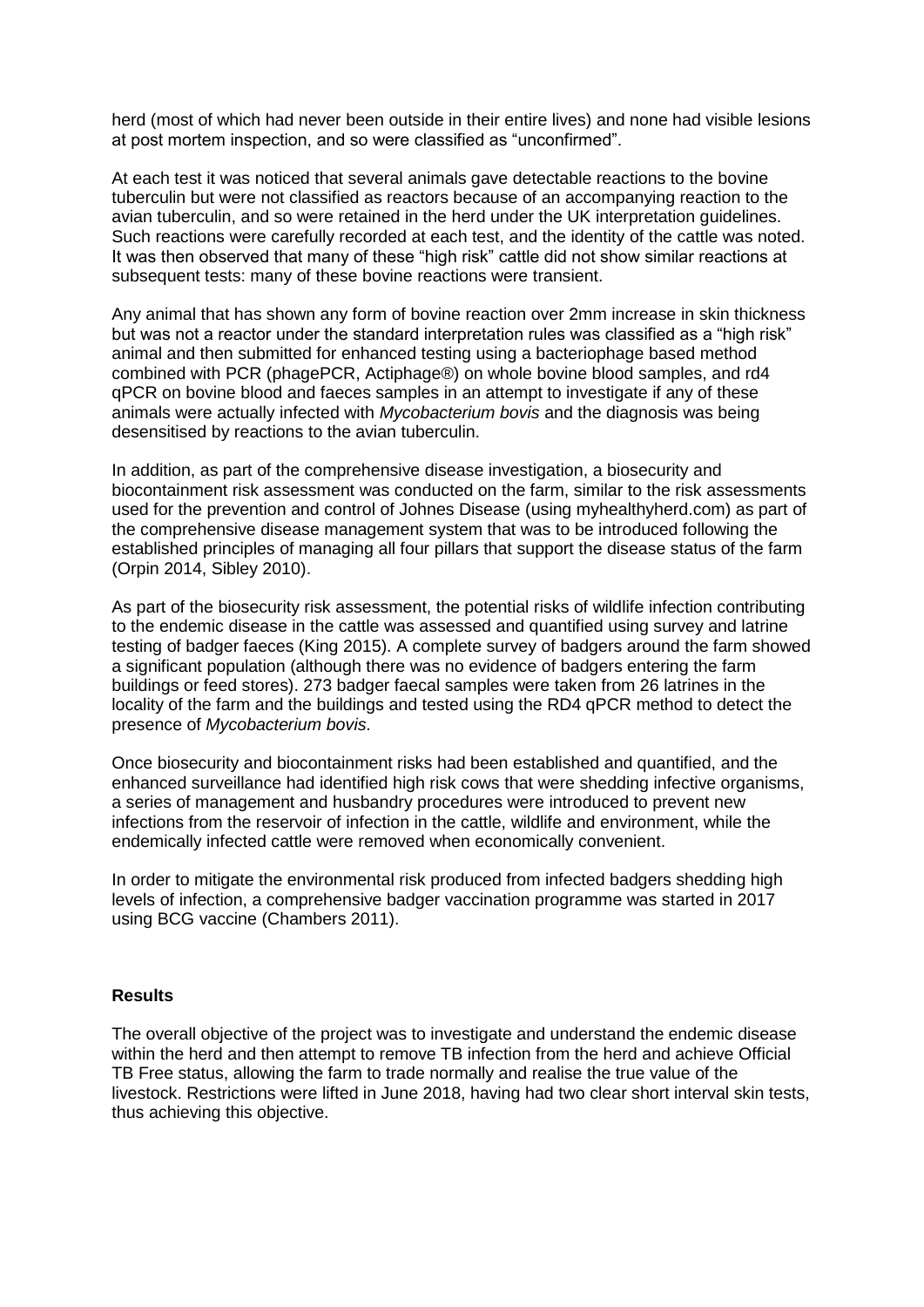## **1) Biosecurity and biocontainment risks.**

The initial risk assessment of biosecurity and biocontainment risks was carried out in conjunction with a routine Johnes Disease Risk Assessment, which is conducted annually as part of the herd Johnes Management Plan using the standard risk assessment tool in myhealthyherd.com.

The overall biosecurity of the herd was good, apart from risks of contact with stock of unknown disease status at a contract calf rearing unit where replacement breeding stock were sent for rearing as weaned calves and returned to the farm as down-calving heifers. The contract young-stock rearer occasionally introduced other cattle, which could have direct contact with the replacement heifers, and shared the same feeders and air space. This contravened the agreement, but had been overlooked on some occasions.

Other biosecurity risks were minimal: the herd was completed closed at the time (although later purchased cattle in accordance with a biosecurity purchase plan to minimise the risk of TB and other diseases) was geographically isolated and has no shared watercourses.

Biocontainment risks were high and significant, with close contact between animals in a totally housed environment. At the time of the start of the project, no dairy cattle (youngstock or adults) ever went outside. Only beef cattle were grazed. As part of Johnes control, known MAP infected cattle were segregated prior to calving, but all other cattle were calved in three deep litter calving boxes, and fed colostrum and fresh milk which may not have been derived from their own mothers nor been pasteurised. There were other minor biocontainment risks which were highlighted and management procedures introduced to tighten the controls of Johnes Disease.

Environmental risks from wildlife were completely unknown, and so an effort was made to quantify potential biosecurity risks from wildlife. A survey of badger activity was completed by Warwick University, and latrine testing arranged to ascertain the level of infection in the population of badgers around the farm.

Figure 1 shows the latrines that were tested: a total of 273 latrine samples were taken and tested for the presence of *M.bovis* using the RD4 qPCR. 31% of all the samples were positive for the presence of detectable *M.bovis*, and over 70% of the latrines had at least one positive sample. This indicated a significant risk of wildlife infection potentially acting as a reservoir of infection.

Wildlife cameras were stationed around the farm to ascertain if the badger population was entering the farm buildings or feed stores and over a 3 month period, no incursions were observed, although there was considerable activity in the woods, pastures and maze fields.

## **Resilience**

The farm has robust disease management plans to predict and prevent infectious and metabolic diseases and avoid production stress. Nutrition is key to the resilience of the adult cows, with great attention and effort made to avoid early lactation weight loss, not least to prevent infertility, lameness and mastitis.

The herd is BVD vaccinated, and partially IBR vaccinated to minimise shedding of BHV1. Regular surveillance of young-stock and sentinels demonstrates the lack of any active disease.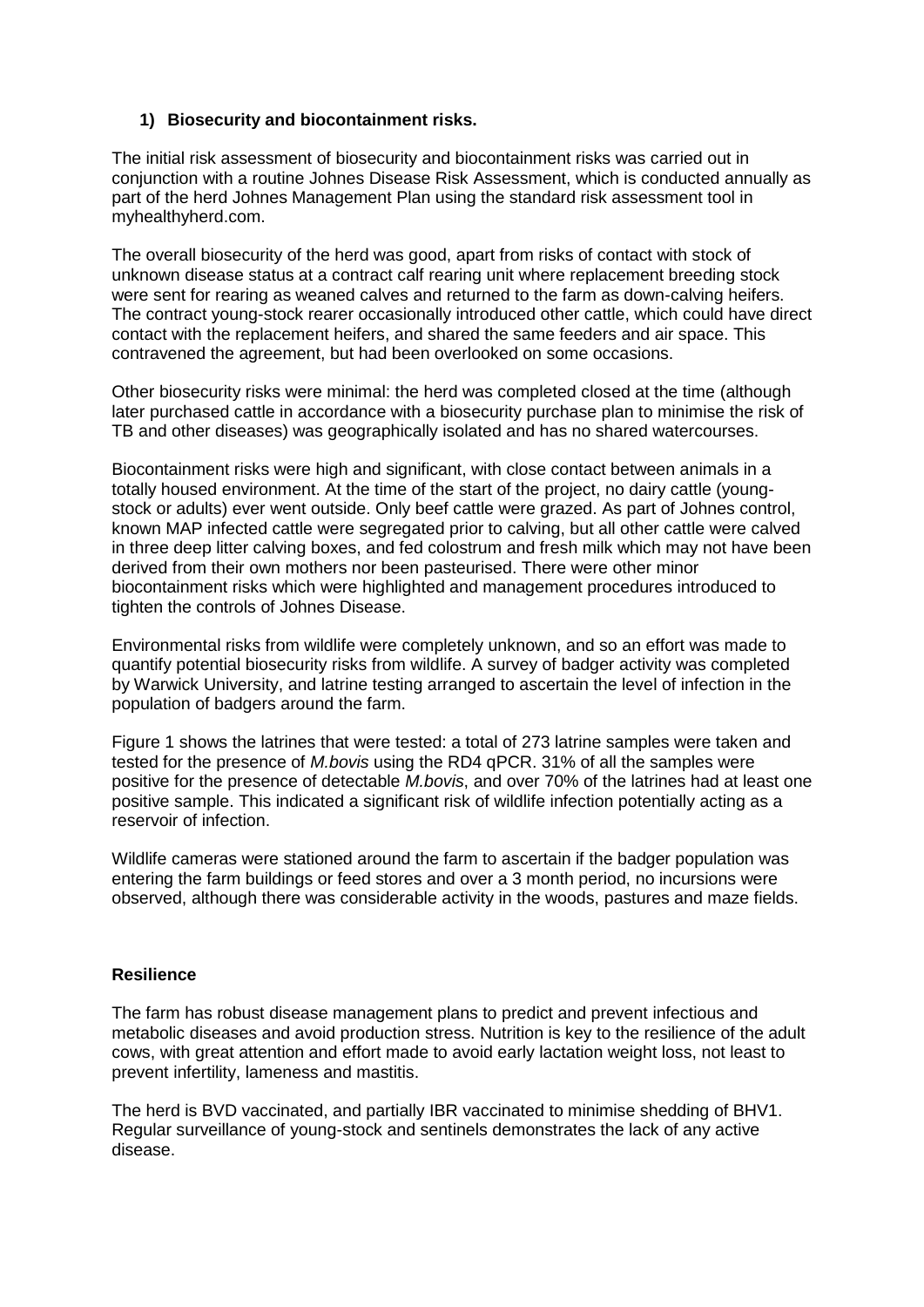A comprehensive and robust Johnes Management plan keeps the prevalence of Johnes below 2%, and there are mastitis control programmes and lameness management procedures to keep the bulk milk somatic cell count below 120,000, the herd mobility score below 10% score 2 (with a zero tolerance of score 3 cows) and the herd calving index below 380 days despite average yields being around 12,500 litres per cow per year. There are weekly herd health clinics to ensure the health and productivity of the herd is maintained, and the farmer has enthusiastically engaged in the philosophy of investing in health rather than paying for disease.

## **Enhanced TB surveillance**

At the routine statutory short interval test of October 2015, 34 adult dairy cows (approximately 10% of the adult dairy cows tested) were observed to have a positive reaction to the bovine tuberculin (as defined by an increase in skin thickness of 2mm or more) but were not defined as reactors or inconclusive reactors in the standard interpretation of the SCITT. There was one reactor, which was culled and had no visible lesions at post mortem.

The 34 cows with reactions to bovine tuberculin were classified as High Risk TB Cows and selected for enhanced testing using the Actiphage® test for the selective detection of *M.bovis* in blood (Swift 2016). Of the 34 cows tested some 4 weeks after the SCITT, 30 were positive for Actiphage® (88%).

In the light of these results, a comprehensive enhanced testing programme was devised, not least to determine if the high risk cows that were Actiphage® positive were infectious, through shedding *M.bovis* in their saliva or faeces. The testing programme was formulated so that all high risk cows (those that had ever had a positive reaction to bovine tuberculin) that were retained in the herd would be tested after each short interval statutory SCITT for the presence of *M.bovis* using Actiphage®, and qPCR on faeces and saliva. These animals would also be tested for antibodies for *M.bovis* using the approved Idexx Elisa.

At the next short interval SCITT in January 2016, 37 animals were classified as High Risk and subjected to enhanced testing. This test disclosed 13 reactors. 24 high risk cows were positive to Actiphage® (65%). None had detectable *M.bovis* in either faeces or saliva as determined by the qPCR test, and only one was positive for Elisa. It was concluded that many animals were infected, but none were shedding.

By April 2016, the third enhanced test after the disclosure of just 2 reactors in the routine SI SCITT, 44 animals were now classified as High Risk, of which 14 (33%) were positive to Actiphage®, and 13 were positive to faecal qPCR, indicating shedding. Several cows that had previously tested positive using the Actiphage® test were now negative to that test, but were positive to the qPCR. None had detectable *M.bovis* in their saliva. 13 were positive to Elisa, and although 8 of these were not shedding at the time.

The enhanced testing programme continued in accordance with the system of identifying high risk cows from the repeated short interval SCITT, and once identified, the High Risk TB Cows were repeatedly tested with Actiphage® and faecal qPCR. As resources permitted, many were also tested with Idexx Elisa, but this was not completed for all cows on every occasion.

Due to issues of compliance with TB regulations and the controls on using unapproved tests, all enhanced testing ceased in July 2016. Testing was resumed in July 2017, under the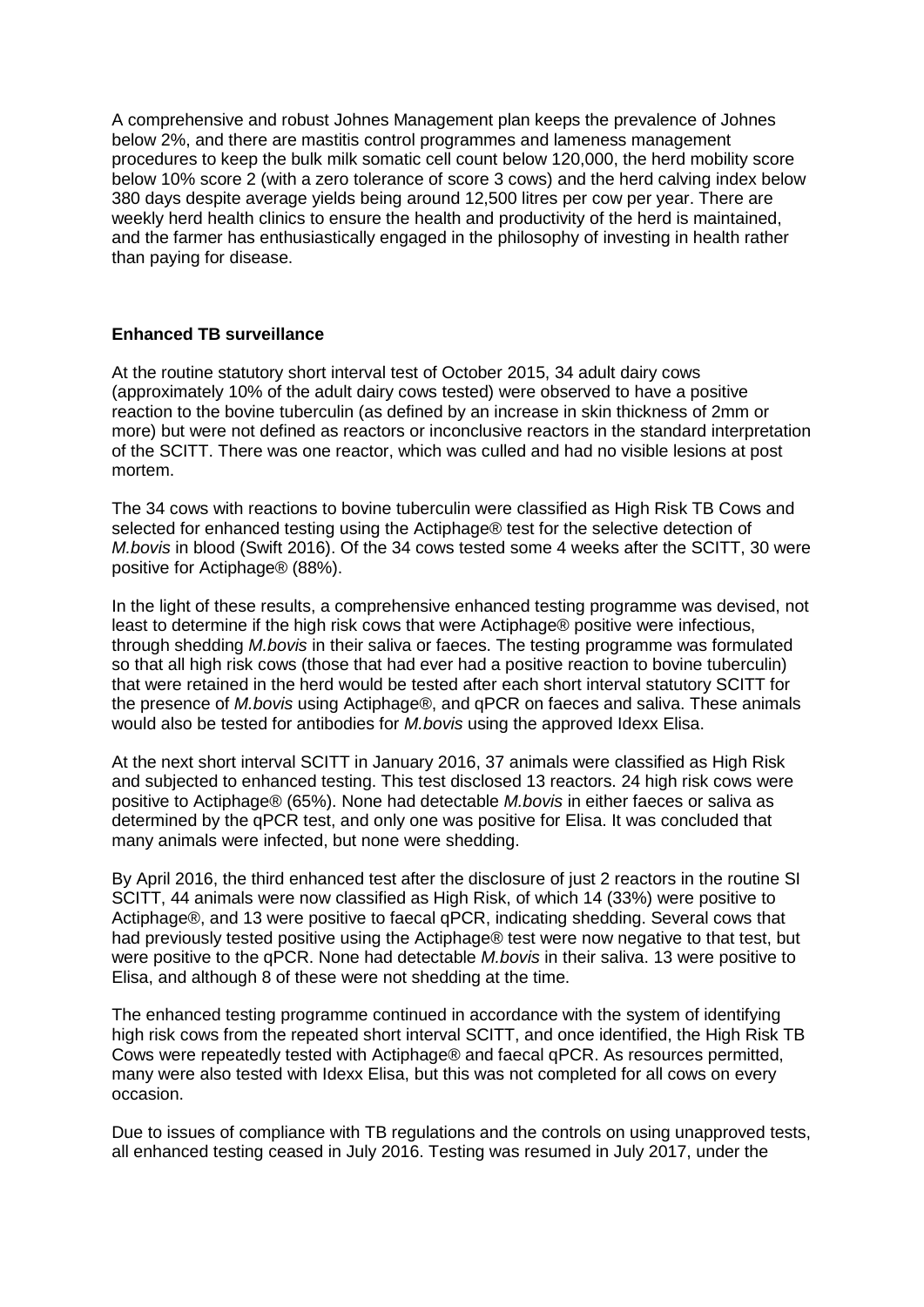conditions and guidance of the "Exceptional private use of non-validated tests for Tb on cattle in England", issued by APHA in 2017.

Overall, 192 cattle were identified as High Risk TB Cows during the control period from October 2015 to June 2018. Of these 161 were tested as least once with Actiphage® (the others were culled before Actiphage® testing was performed). Of these, 129 had at least one positive phage test (80% of all High Risk TB Cows have been positive to Actiphage®) suggesting that there is a hidden reservoir of infection in cows that are not classified as reactors under the standard interpretation of the SCITT.

156 High Risk TB Cows have had at least one faecal qPCR test, of which 33 have had a positive result. This suggests that 21% of the High Risk TB Cows are shedding enough organisms in their faeces to be detectable by the qPCR at the time of testing.

134 High TB Cows were tested for Idexx Elisa, of which 18 (13.5%) had at least one positive result. Of the 33 cattle that were shedding detectable *M.bovis* in their faeces, 8 had a positive Elisa test (24%) either previous to the PCR or at the same time. Conversely, of the 18 high risk cows had a positive Elisa,13 (72%) became faecal shedders as defined by having a positive faecal qPCR result at the same time as the positive elisa, or in subsequent tests. However, Elisa testing was not done on many of the samples submitted over the period of investigation, due to regulatory and resource constraints.

In the statutory short interval SCITT of January 2016, of the 934 animals tested, there were 11 official reactors under standard interpretation, 6 inconclusive reactors and a further 33 animals that had a detectable reaction to the bovine tuberculin but were not classified as reactors and hence classified as high risk cows. In the routine short interval test of May 2018, 1070 animals were tested: there were no reactors, no inconclusive and no animals with a detectable reaction to the bovine tuberculin. As this was the second clear short interval test, the herd was declared Officially TB Free in May 2018.

#### **Wildlife surveillance and risks**

A comprehensive survey of badger setts and latrines was conducted between January and April 2016, with latrine sampling in accordance with the methods described by King (King 2015). 273 faecal samples were collected from latrines around the farm, of which 31% were positive to qPCR, indicating the presence of *M. bovis*. 69% of the latrines had at least one positive sample, indicating a significant potential environmental risk to cattle with access to the latrines and the contaminated environment. Interestingly, the only grazing cattle that had access to the positive latrines prior to 2017 were beef cattle; no dairy cattle were ever grazed. There had never been any reactors in any beef cattle that had grazed these pastures (Figure 1).

Because of the potential risk from an environment contaminated with infectious badger faeces, a comprehensive badger vaccination programme was started in the autumn of 2017 using human BCG vaccine sourced from Canada and used under a Special Treatment Authority (STA) issued by the Veterinary Medicines Directorate and a trapping and vaccination licence issued by English Nature. It is hoped that this vaccination programme will continue for at least three years, and the success will be measured by monitoring latrine samples over that period to determine any fall in the environmental risk.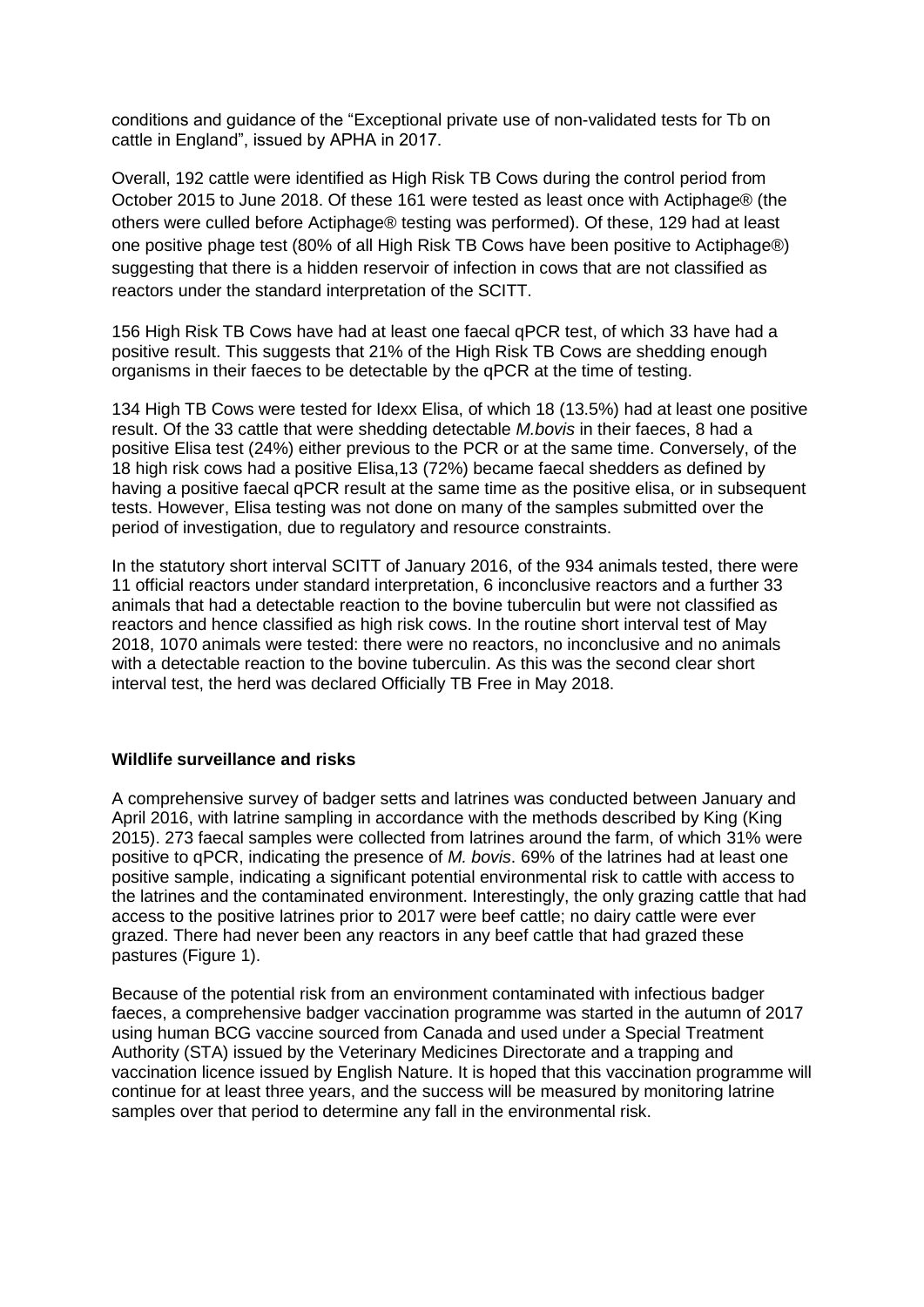#### **Risk management programme**

Once it was realised that the most likely source of new infections was contaminated faeces, the risk management programme was focussed on preventing faecal contamination of environments in which susceptible cattle had contacts. Fortunately, this matched well with the risk management programme for the control of Johnes disease that was already being implemented on the farm. Enhancements to husbandry to reduce the risk of faecal transmission of *M.bovis* included:

- Pasteurisation of all colostrum
- Milk powder feeding for all calves
- Total separation of calves from cows at birth
- Creation and maintenance of rubber floored maternity pens which are cleansed and disinfected after each calving
- Introduction of automatic scraper systems to improve cow housing hygiene
- Care over potential faecal contamination of feeds
- Regular cleansing of all water troughs and raising adult cow troughs to prevent faecal contamination.
- Subsurface injection of the 7000 tonnes of slurry produced on the farm each year, or use only on arable land with immediate ploughing after spreading to avoid environmental contamination and potential contamination of water courses.
- Early culling of known high risk cows that are known to be infected and shedding.

## **Conclusions and discussion**

The enhanced testing programme for bovine tuberculosis used unvalidated tests and was done in conjunction with the statutory testing programme. The use of unvalidated tests is unlawful in the UK, without the written permission of the Secretary of State.

The enhanced surveillance used in the herd demonstrated an undisclosed reservoir of infection in a herd that was repeatedly tested using the statutory SCITT programme. As can be expected with infection with a mycobacterium, the testing programme suggested that many cattle within this endemically infected herd were latently infected and would never succumb to disease. However, a significant proportion of these latently infected animals (as detected by the Actiphage® test) went on to shed significant numbers of organisms in their faeces (as detected by the qPCR test on faeces), and so became infectious and a significant risk to further new infections.

It is not known if these shedding cows produce infectious organisms continuously or intermittently, but, in any case, it can be assumed that the faeces produced from this group of animals would contain enough viable organisms to be of infection risk to susceptible animals, including cows in contact, and wildlife. The potential for environmental contamination from infected dung, slurry and farm yard manure is significant. Whilst farm yard manure can be composted to minimise the survival of the organism, slurry is spread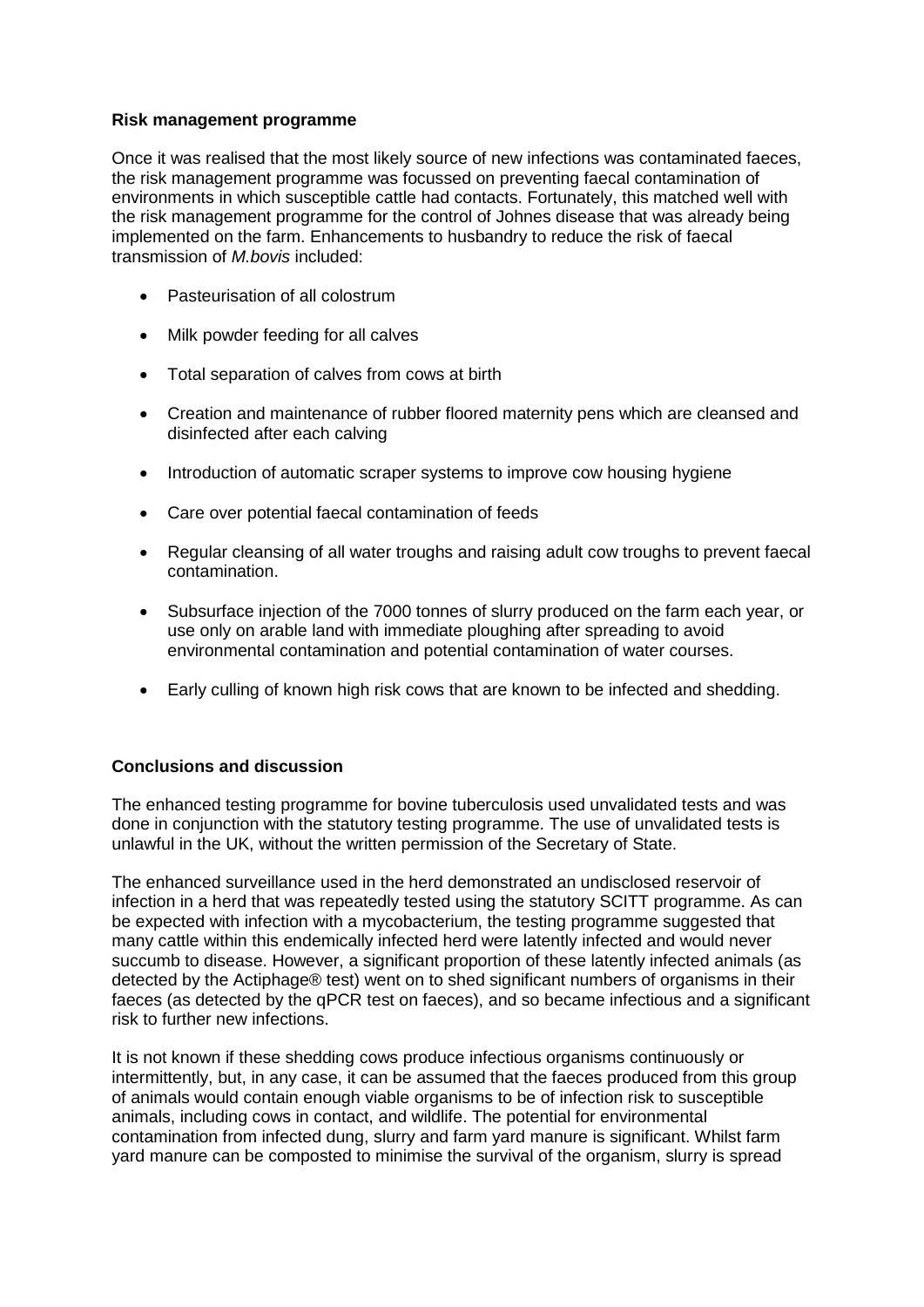untreated and in a form that *M.bovis* can survive for several months, posing a risk to wildlife, grazing cattle and animals drinking from potentially contaminated watercourses.

The detection of infected and infectious cows within the herd requires repeated testing using a variety of tests: single samples at one time point are insensitive. Many of the cows that eventually shed organisms had commonly tested negative for both Actiphage® and Elisa tests in previous testing periods. A robust surveillance programme to detect infected and infectious animals and which can be used as part of an effective control programme will require repeated, serial testing to be reliable. To maximise both sensitivity and specificity of surveillance testing for pathogens such as the mycobacteria which have the ability to evade traditional immune based testing systems and can exist latently in the host, it may be necessary to use several tests and repeat regularly.

Testing is not enough to control and eradicate a disease: in this programme the test results have to be interpreted and used to manage the disease within the herd. The test results were used to identify infectious animals to reduce the risk of them infecting susceptible animals around them. Culling was minimised in order to make the control programme affordable and economically sustainable. It may be that the Idexx Elisa test (which is validated and approved for use in the EU) may be a reasonable predictor of shedding when used frequently on high risk cows, similar to the use of MAP antibody elisa to determine the risk of shedding of *Mycobacterium Avium Paratuberculosis* (MAP, causing Johnes Disease) in Johnes management programmes.

The wildlife risk was determined and quantified by measuring the environmental contamination that the wildlife were creating using faecal samples taken from latrines. Despite a significant environmental contamination being detected, the risk to the grazing cattle appeared to be minimal, as no SCITT reactors were discovered in the cattle that were exposed to the greatest environmental risk from infected badger latrines. That is not to say that the risk was not significant, and many of these cattle at risk may have been infected but would have been slaughtered at a young age (as beef cattle) before disease may have become established and the statutory testing programme detected them.

This clinical investigation demonstrated the challenges that face large herds with high risks of disease spread attempting to eradicate a disease that can exists in latent form and is difficult to detect using insensitive tests. The system is a potential method to control and eradicate disease in the chronic, persistently infected herds which may be acting as the true reservoir of infection in bTB endemically infected areas such as the South West. Interestingly, these herds are relatively small in number (although they tend to be large herds) with only 67 herds of a total of over 4700 cattle herds in Devon (<1.5%) being persistently infected in June 2018, defined as being under continuous restriction for more than 18 months (APHA personal communication 2018).

#### **Acknowledgements**

Professor E.R Wellington, Dept Life Sciences, Warwick University

Dr Cath Rees, Faculty of Science, University of Nottingham

Mr P. G. Orpin, myhealthyherd.com

Sian Powell, School of Life Sciences, University of Warwick

PBD Biotech Ltd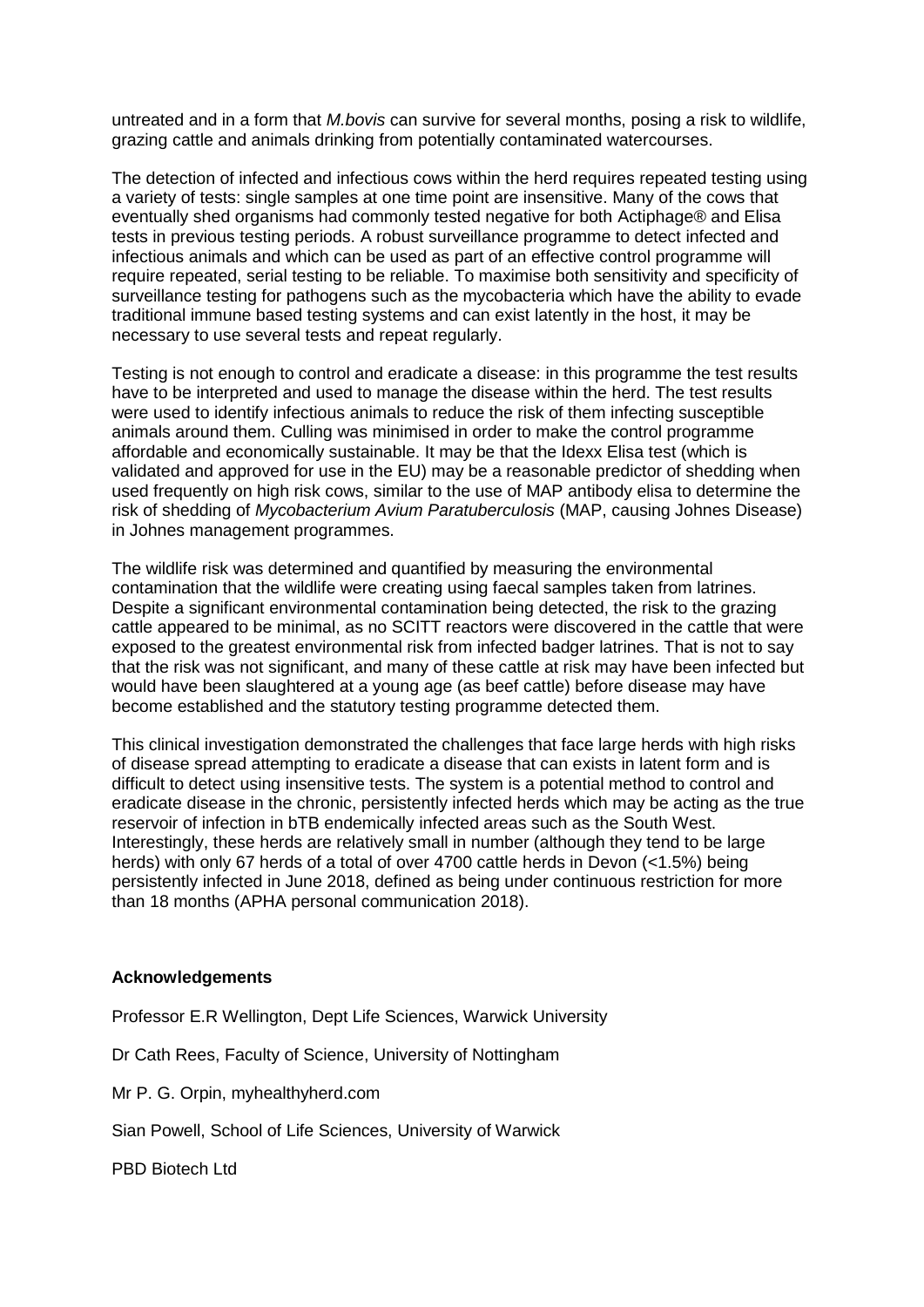Idexx Laboratories Ltd

SaveMe Trust

The famer and staff at Gatcombe Farm, Devon

APHA Field Staff

#### **References**

Benjamin M. C. Swift, Thomas W. Convery & Catherine E. D. Rees:

Evidence of Mycobacterium tuberculosis complex bacteraemia in intradermal skin test positive cattle detected using phage-RPA, Virulence, 2016 DOI: 10.1080/21505594.2016.1191729

G Michael Taylor, Danny R Worth, Si Palmer, Keith Jahans and R Glyn Hewinson:

Rapid detection of *Mycobacterium bovis* DNA in cattle lymph nodes with visible lesions using PCR, BMC Veterinary Research, 2007, 3:12 DOI:10.1186/1746-6148-3-12

Peter Orpin, Dick Sibley:

Predict and prevent versus test and treat, Veterinary Record, Apr 2014, 174 (16), 403-405 DOI: 10.1136/vr.g2749

Richard Sibley:

Biosecurity in the dairy herd, In Practice, Jul 2010, 32 (7), 274-280 DOI: 10.1136/inp.c3913

King HC, Murphy A, James P, Travis E, Porter D, Sawyer J, Cork J, Delahay RJ, Gaze W, Courtenay O, Wellington EM.:

Performance of a noninvasive test for detecting *Mycobacterium bovis* shedding in European badger (*Meles meles*) populations. J Clin Microbiol (2015), 53:2316 –2323 DOI:10.1128/JCM.00762-15

Mark A. Chambers, Fiona Rogers, Richard J. Delahay, Sandrine Lesellier, Roland Ashford, Deanna Dalley, Sonya Gowtage, Dipesh Dave, Si Palmer, Jacky Brewer, Timothy Crawshaw, Richard Clifton-Hadley, Steve Carter, Chris Cheeseman, Chris Hanks, Alistair Murray, Kate Palphramand, Stephane Pietravalle, Graham C. Smith, Alexandra Tomlinson, Neil J. Walker, Gavin J. Wilson, Leigh A. L. Corner, Stephen P. Rushton, Mark D. F. Shirley, George Gettinby, Robbie A. McDonald and R. Glyn Hewinson:

Bacillus Calmette-Gue´ rin vaccination reduces the severity and progression of tuberculosis in badgers. Proc. R. Soc. B, 2011, 278, 1913–1920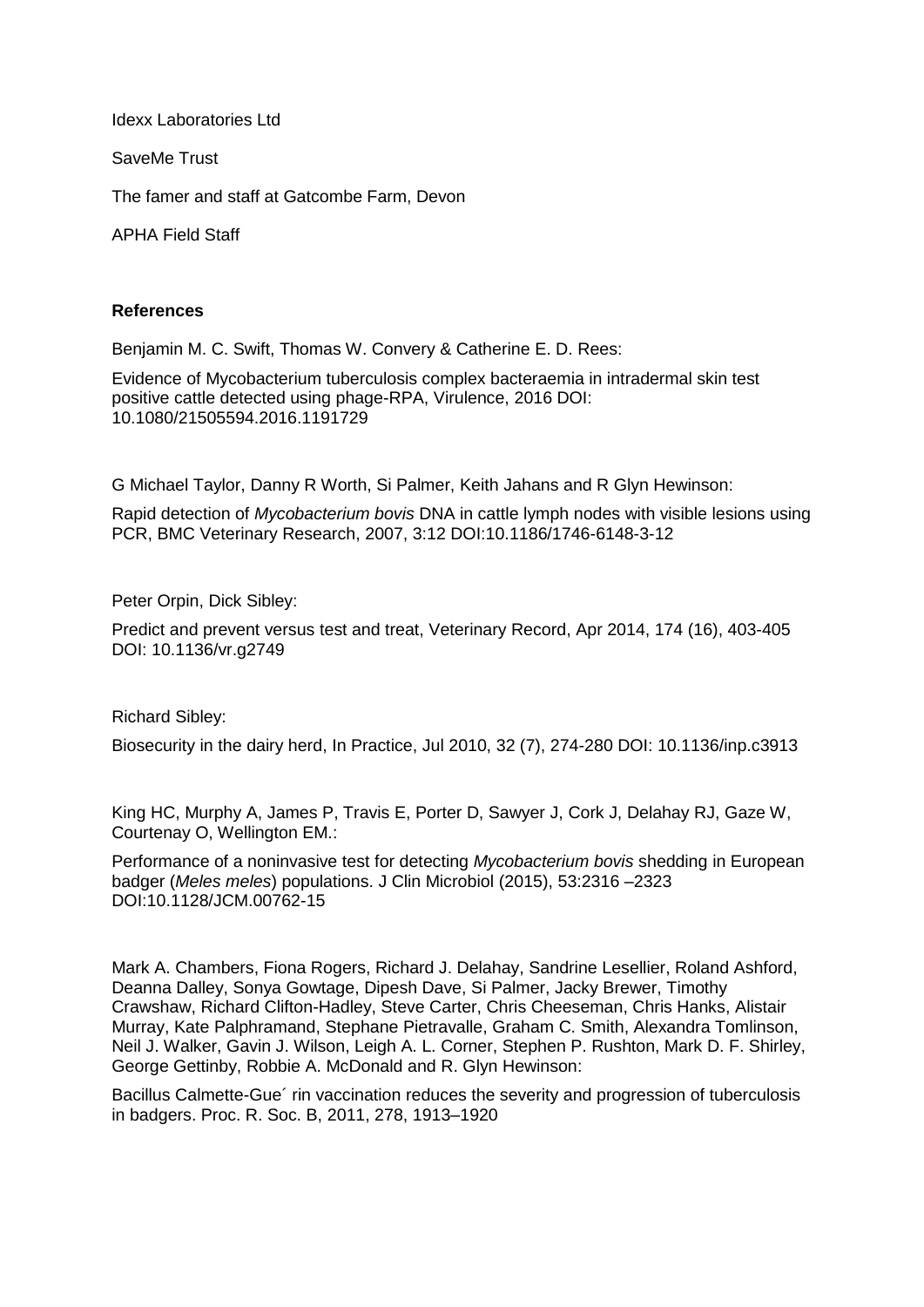# **Table 1**

Reactors at each statutory Single Comparative Intradermal Tuberculin Test (SCITT) between October 2012 and May 2018

| Date of Test      | <b>Number of reactors</b> |
|-------------------|---------------------------|
| 10.12             | 9                         |
| 01.13             | 6                         |
| 04.13             | 3                         |
| 06.13             | $\overline{1}$            |
| 09.13             | $\overline{2}$            |
| 11.13             | $\overline{1}$            |
| 02.14             | 5                         |
| 09.14             | 25                        |
| 12.14             | 9                         |
| 02.15             | $\overline{4}$            |
| 05.15             | 1                         |
| 07.15             | 10                        |
| 10.15             | 1                         |
| 01.16             | 11                        |
| 02.16             | $\overline{2}$            |
| 04.16             | $\overline{2}$            |
| 09.16             | 1                         |
| 11.16             | 3                         |
| 02.17             | 0                         |
| 05.17             | 3                         |
| 08.17             | 6                         |
| 10.17             | $\overline{2}$            |
| 01.18             | 0                         |
| 05.18             | 0                         |
| Total since 10.12 | 107                       |